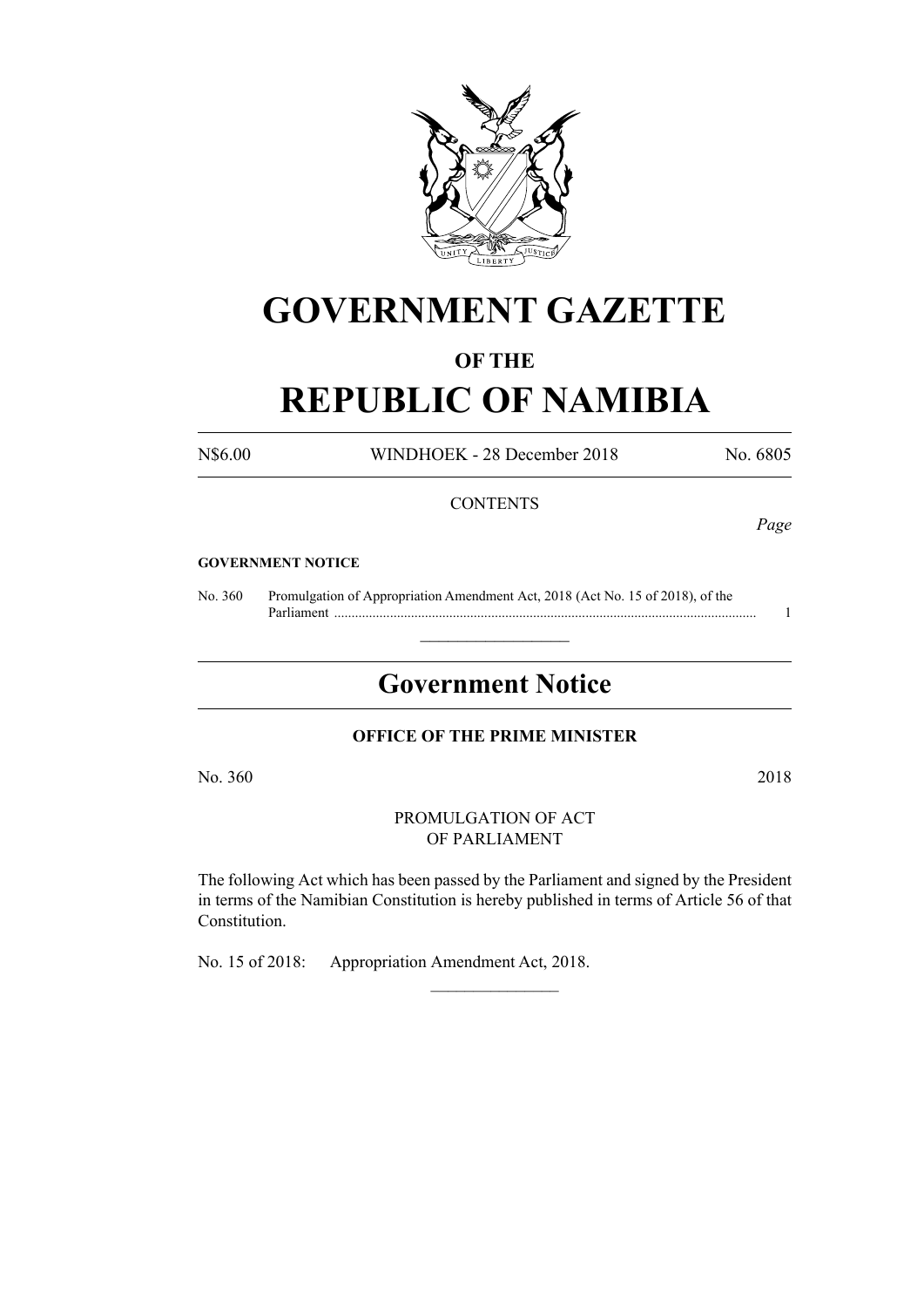#### **Act No. 15, 2018 APPROPRIATION AMENDMENT ACT, 2018**

### **ACT**

**To amend the Appropriation Act, 2018 so as to increase and decrease certain amounts of money in the Schedule to that Act to meet the financial requirements of the State during the reminder of the year ending 31 March 2019.**

*(Signed by the President on 21 December 2018)*

**BE IT ENACTED** as passed by the Parliament, and assented to by the President, of the Republic of Namibia as follows:

#### **Amendment of appropriated amounts of money for the financial requirements of the State**

**1.** Subject to the State Finance Act ,1991 (Act No. 31 of 1991) the amounts of money shown in the Schedule are appropriated for the financial requirements of the State during the Financial Year ending 31 March 2019 as a charge to the State Revenue Fund.

#### **Short title**

**2.** This Act is called the Appropriation Amendment Act, 2018.